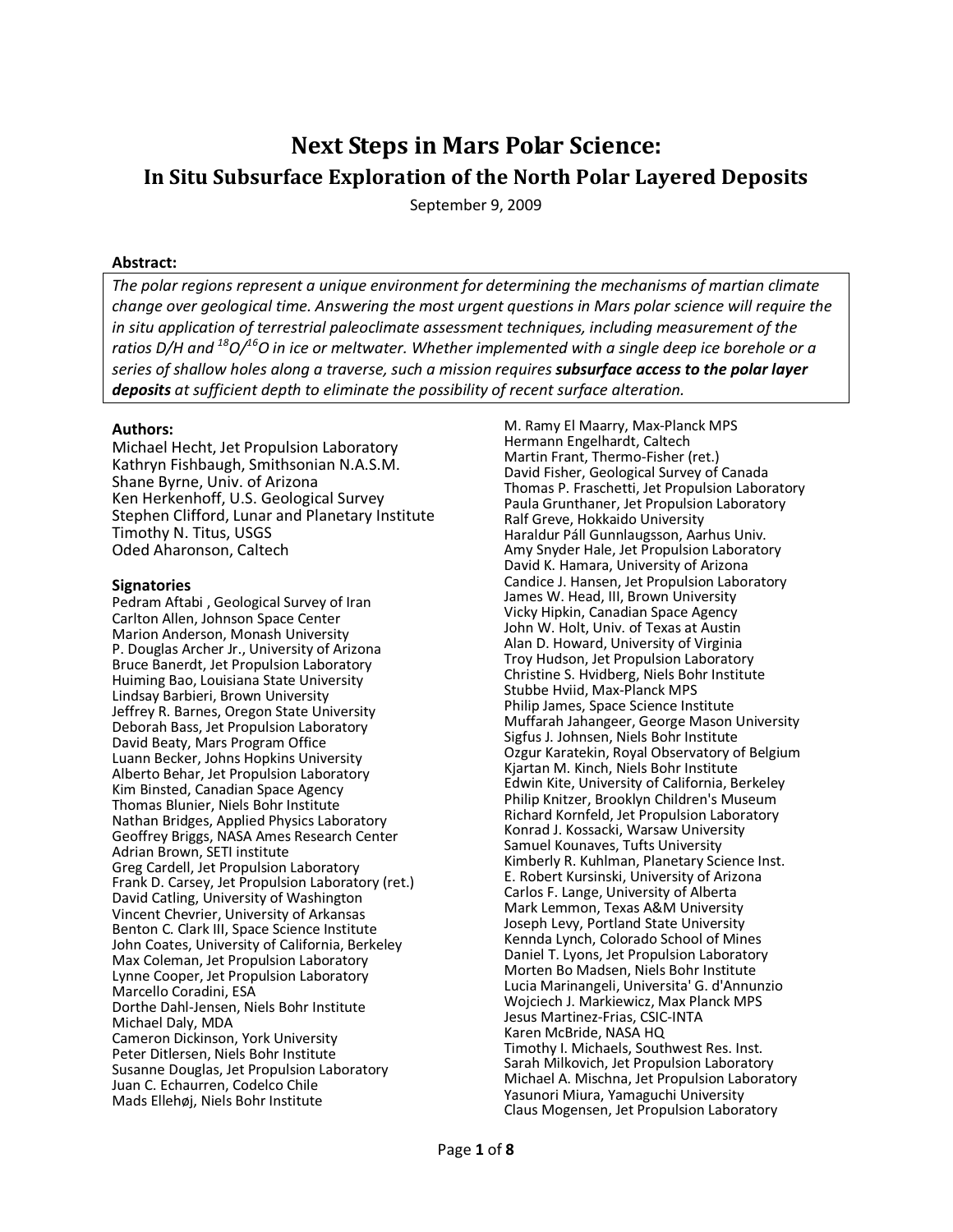John E. Moores, York University Jack Mustard, Brown University Robert Novak, Iona College John F. Nye F.R.S., University of Bristol Tullis Onstott, Princeton University Alexey Pankine, Jet Propulsion Laboratory Taylor Perron, M.I.T. W. Thomas Pike, Imperial College London Jeffrey Plaut, Jet Propulsion Laboratory Ganna Portyankina, University of Bern Nathaniel Putzig, Southwest Research Inst. James W. Rice, Jr., Arizona State University Hannu Savijarvi, University of Helsinki Bernard Schmitt, CNRS Miles Smith, Penn State University Nick Smith, Lockheed-Martin Peter Smith, Univ. of Arizona Urs Staufer, Delft University of Technology Jorgen P. Steffensen, Niels Bohr Institute David Stephenson, NASA Susan Stipp, Niels Bohr Institute Henry Sun, Desert Research Institute Anders Svensson, Niels Bohr Institute

Leslie K. Tamppari, Jet Propulsion Laboratory Kenneth L. Tanaka, USGS Praveen K. Thakur, Ind. Inst. of Remote Sensing Nick Thomas, University of Bern Peter Thomas, Cornell University Þorsteinn Þorsteinsson, Icelandic Meteorol. Off. Sasha Tsapin, Jet Propulsion Laboratory Ram Vasudev, Jet Propulsion Laboratory David Vaughan, British Antarctic Survey Michael A. Velbel, Michigan State Univ. Sanjay Vijendran, European Space Agency Bo M. Vinther, Niels Bohr Institute Richard Warwick, Lockheed Martin Corp. James Whiteway, York University Ed Waddington, University of Washington Dale P. Winebrenner, University of Washington Patrick Woida, Univ. of Arizona Stephen E. Wood, University of Washington Aaron Zent, NASA Ames Research Lab Wayne Zimmerman, Jet Propulsion Laboratory

Contact: michael.h.hecht@jpl.nasa.gov

# Preamble

The study of Mars is largely occupied with understanding its history and evolution. Two pertinent time scales are the  $10^8$ -10<sup>9</sup> year arc of martian history demarcated by the Noachian, Hesperian, and Amazonian epochs; and the secular changes in climate on  $10^5$ -10<sup>7</sup> year time scales that are driven by Milankovich cycles and stochastic processes. The former are best studied in equatorial regions where periglacial processes have not obliterated the ancient record. In contrast, the seasonal, interannual, and longer term climate changes that dominate recent martian history are best studied in the polar regions where the record is preserved in strata of ice and dust.

Visible stratigraphy within the Polar Layered Deposits (PLD) suggests a historical imprint, much like the ice record of Earth's climate (Fig. 1). Climate modulations reflected in these strata are not just relevant to modern history, but should be seen as a typical response to astronomical forcing that has been present in every epoch. Such cycles may be responsible for older sedimentary strata observed elsewhere on the planet (Lewis et al. 2008), the deposition of low latitude surface ice and mountain glaciers (Head et al. 2003), or the triggering of episodic events such as flooding in the Noachian and early Hesperian. Moreover, implicit in the paleoclimate record is the history of conditions for life – indicated, perhaps, by a record of amino acids, methane, or signs of past melting.

The 2003 Decadal Survey designated the North Polar Layered Deposits (NPLD) as a prime exploration target, in response to questions including "What are the sources, sinks, and reservoirs of volatiles on Mars?" and "How does the atmosphere evolve over long time periods?". Objective 6 of the 2006 SSE roadmap is a call to "Characterize the present climate of Mars and determine how it has evolved," and Objective 2 calls for a study of "Planetary processes such as… climate change."

While orbital and Earth-based campaigns will continue to contribute to our understanding of polar processes, our lack of direct, in situ measurements from the PLD is a conspicuous deficiency. Imagine attempting to understand the evolving climate and hydrosphere of Earth from orbital imagery alone, without direct exploration of our great ice sheets. Accordingly, we identify a landed mission on the PLD as the next enabling step in Mars polar science.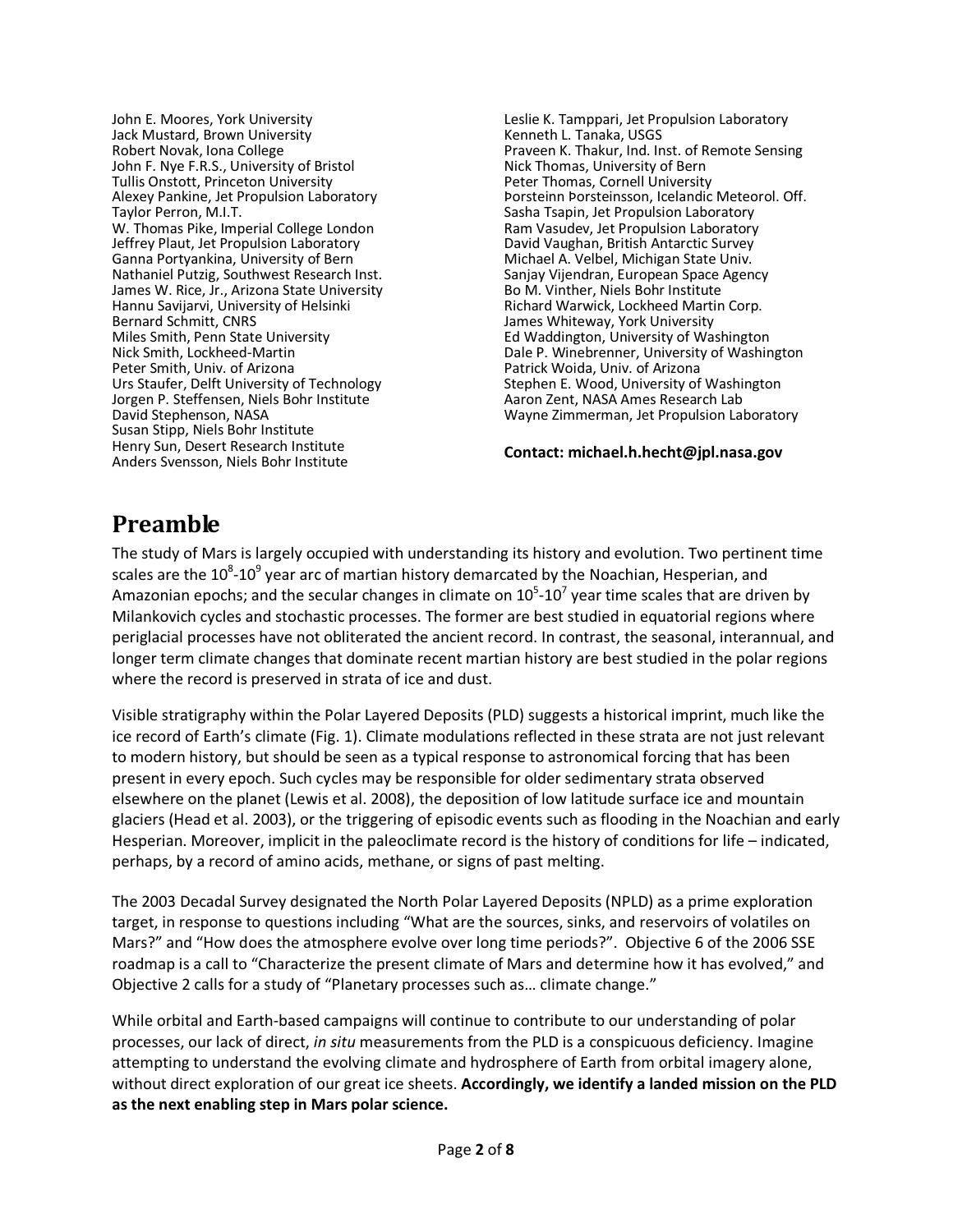## 1. Major questions and investigations in Mars polar science

The past decade has witnessed significant progress in our understanding of Mars polar processes. The continuity of strata across the PLD has been confirmed with MOC images (Milkovich and Head, 2005; Fishbaugh and Hvidberg, 2006) and the MARSIS and SHARAD radar instruments (Phillips 2008). Earthbased spectroscopy has revealed large spatial and seasonal variations in the atmospheric D/H ratio, underscoring its value as a climate marker in ice (Mumma et al. 2003). Related observations have suggested the transient release of methane in the atmosphere, a signal that could potentially be archived in the PLD (Mumma et al. 2009). In 2008, the Phoenix mission landed on the northern plains to perform the first in situ study of martian ice in the form of shallow subsurface deposits. Results supported an equilibrium model of shallow ground ice deposition, and examples of both vapor diffused pore ice and largely particle-free ice were found at the site (Smith et al. 2009). Phoenix also made the first observation of snowfall on Mars (Whiteway et al. 2009).

Of the various summaries of key issues in Mars polar science (Clifford et al. 2000, Clifford et al. 2005, Titus et al. 2008, Byrne 2009), arguably the most representative of community opinion is the set of driving questions identified at the 4th International Conference on Mars Polar Science and Exploration (Fishbaugh et al. 2008). In this section, we attempt to update and refine those driving questions and the investigations they suggest.

### Question 1: What is the mechanism of climate change on Mars? How has it shaped the planet, and how does it relate to climate change on Earth?

Investigation: Determine what seasonal and interannual variability, geologic history, and record of climatic change is expressed in the stratigraphy of Planum Boreum and Planum Australe.

High resolution orbital imagery and orbital-sounding radar profiles have revealed much about the character of the north and south PLD and residual caps. We now know, for example, that many strata are continuous across Planum Boreum. However, while orbital studies may eventually suffice to link the stratigraphy to Milankovich cycles, they are limited in resolution and will not reveal the climate conditions associated with those cycles and strata. Thus, in situ subsurface access is needed to capture fine scale stratigraphy (e.g. annual cycles of deposition); to measure climate markers such as isotopic fractionation, dust content and entrained salts; to establish a record of global events; to seek evidence of episodes of liquid water and ice flow; and to establish an absolute chronology.

### Question 2: How do the PLD evolve, and how are they affected by planetary-scale cycles of water, dust, and  $CO<sub>2</sub>$ ?

Investigation: Determine the physical characteristics of the polar layered deposits and residual caps.

Investigation: Determine the mass & energy budgets of the PLD and seasonal caps, and what processes control these budgets on seasonal and longer timescales.

Total mass and energy budgets, feedback processes, and the inventory of water, dust, and  $CO<sub>2</sub>$  in the PLD and seasonal polar caps are still poorly understood, as are the differences between the NPLD and the SPLD. We do not understand how cumulative seasonal effects combine with interannual variability, such as intermittent large dust storms, to control the mass-balances of ices and dust on the residual caps and PLD. Nor do we understand how these factors vary with changes in orbital elements. Generation of lag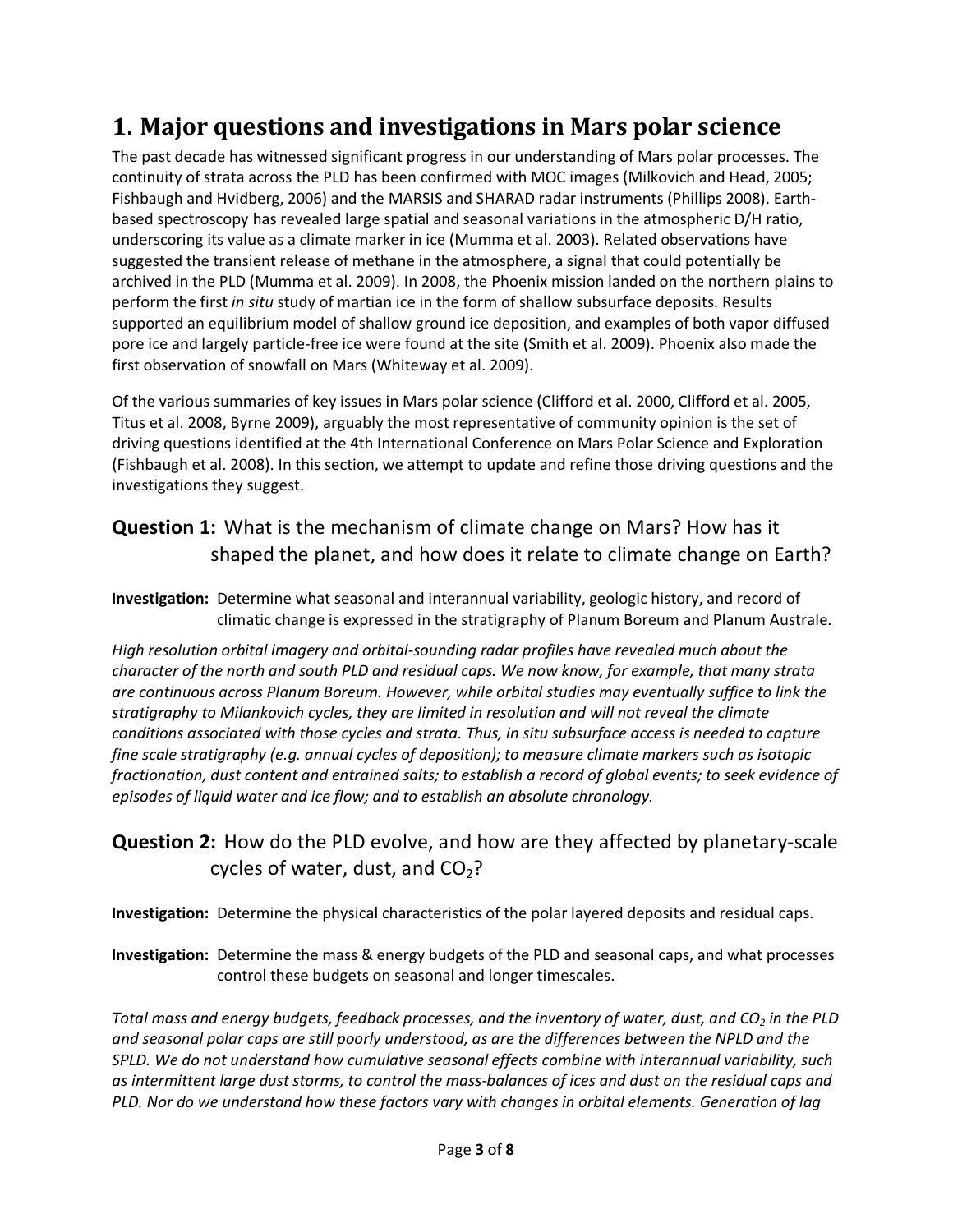deposits and the establishment of a residual  $CO<sub>2</sub>$  cap on either pole may exert a major influence on the evolution of the PLD. Morphological features such as the great chasma and the smaller troughs and scarps that bound the PLD in places suggest that nonuniform erosional and depositional processes are important. Nonpolar sources and sinks of volatiles presumably affect the deposition of polar layers, but the details are unclear. To further our understanding of these processes requires knowledge of the geology within, beneath, and surrounding the PLD; the composition and density of the ice; the particulate and volatile content; grain size and structure; and physical properties of the PLD such as mechanical strength, temperature distribution, and stress-strain characteristics. Theoretical analysis, orbital reconnaissance, and in situ meteorological measurements to constrain current conditions (including the radiation budget) will all improve our understanding of the evolution of the PLD.

### Question 3: What is the global history of ice on Mars? Where is it sequestered outside the polar regions, and what disequilibrium processes allow it to persist there?

Investigation: By comparing polar and non-polar ice, determine the relationship between the PLD and residual cap record and processes elsewhere on Mars.

Predicted over 40 years ago and confirmed by Odyssey's Gamma Ray Spectrometer suite, shallow deposits of ice in equilibrium with atmospheric water vapor at high latitudes constitute an important exchangeable reservoir of water. Numerous studies, including the Phoenix mission, radar observations, and investigations of small meteorite impacts, have yet to reveal the formation mechanism of this ice, the extent to which volatiles are exchanged with polar sources and sinks, or even its vertical extent. Moreover, numerous suggestions of low latitude buried ice deposits in disequilibrium have appeared in recent literature. This cross-cutting question is included here because its resolution will require not only physical investigation of the character and extent of these deposits, but an understanding of climate history, energy and mass budgets that will derive from studies of the PLD.





Figure 1: Top: A typical exposed section of NPLD topography indicating relative depth derived from MOLA. The top of this segment is approximately 140 m below the present-day surface. A study of 150 m of such a column can be expected to transect diverse strata. A 50 m descent, while valuable, transects only a few strata and is not necessarily representative. Bottom: A SHARAD profile (courtesy NASA/JPL/Caltech) of the major stratigraphy of the NPLD, demonstrating the lateral uniformity of the record despite minor unconformities(Phillips 2008).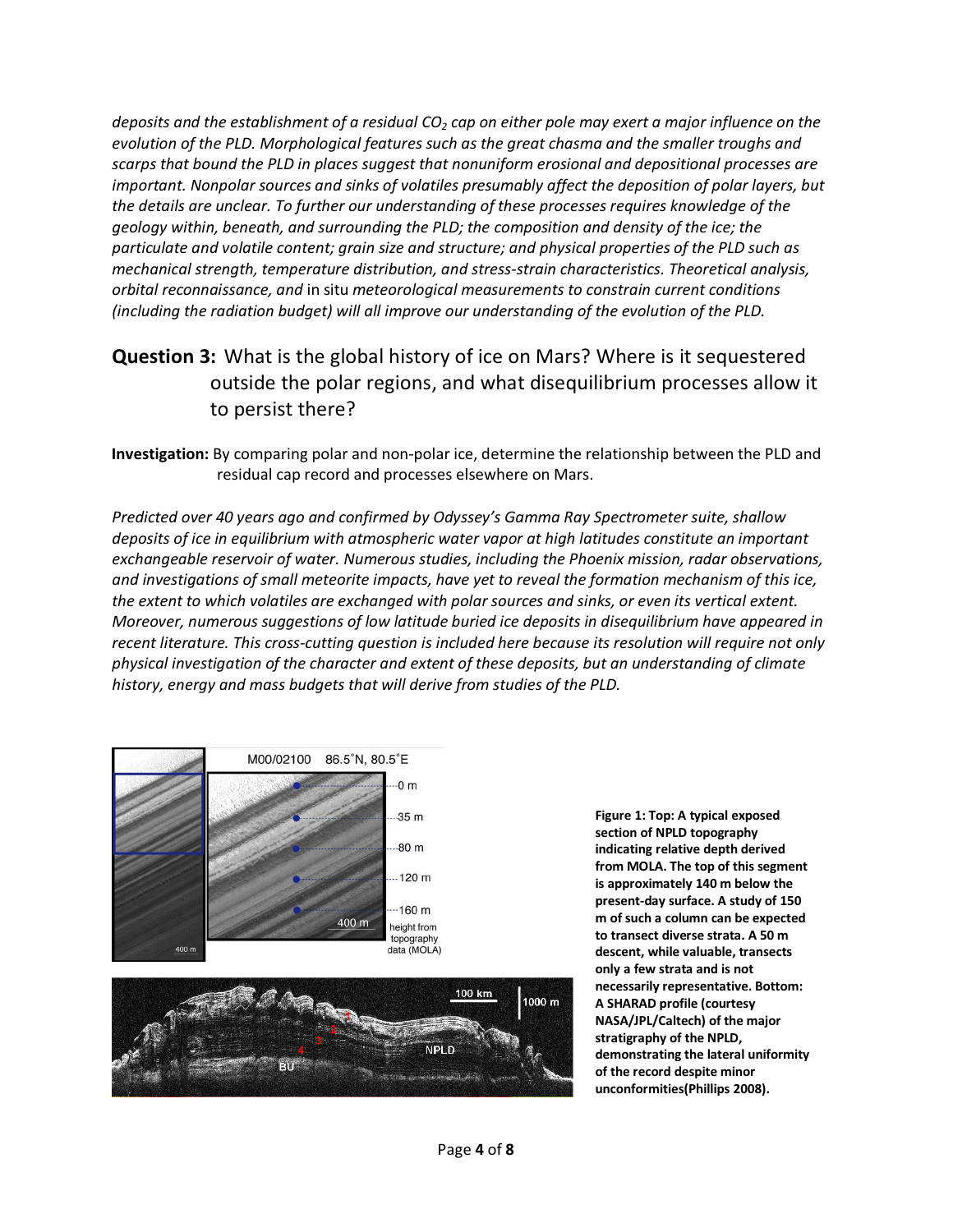# 2. Approach to subsurface access

At a minimum, a PLD subsurface investigation would be expected to:

- Explore several layers of the stratigraphy visible from orbit.
- Analyze D/H and  $^{18}O/^{16}O$  (depth resolution of  $\sim$ 1 cm is feasible)
- Visually measure dust concentration and ice structure (depth resolution of <1 mm is feasible)
- Measure soluble chemical species (depth resolution of  $\sim$ 1 cm is feasible)
- Monitor seasonal polar weather

It has been established from radar observations that the PLD consist of nearly pure ice (Phillips et al. 2008). Deep excavation of such ice can be accomplished with modest infrastructure and with high reliability. One example of a small Mars-compatible thermal drill, developed by JPL (Hecht et al. 2007; Bentley et al.2009), successfully bored through 50 meters of Greenland ice in approximately two days, returning meltwater for analysis and performing down-hole imaging (Fig. 2). Laboratory tests have demonstrated the drill's ability to reliably operate at the low temperature and atmospheric pressure of the NPLD. Studies for Scout-class missions using the JPL drill indicate that a 50-m descent is possible on a Phoenix-like platform during a solar-powered summer mission. With an Advanced Stirling Radioisotope Generator (ASRG) the range extends to 150-m, transecting numerous strata (Fig. 1). This long-lived station would also monitor seismic activity, weather patterns, and mass and energy balance . A recent study under NASA's DSMCE program concluded that the cost of such a mission, exclusive of launch vehicle, ASRG, or full spacecraft sterilization (if required), could be as low as \$400M (FY'08).

Alternatively, the required samples and observations could be acquired by rover traverse down an exposure of PLD using a shallow ice corer or other means of subsurface sampling. Roughly 100 boreholes would be required to provide a continuously overlapping sample of the PLD along the traverse, depending on the length of the coring drill. The payload size and the inevitable requirement of a radioisotope power source would likely require an MSL-class mission, as compared to a Phoenix-class mission for the stationary platform.

## 3. Measurements

Terrestrial experience suggests that observable properties of ice strata can be related to climate conditions that prevailed during their formation. The observed PLD stratigraphy suggests that exploration of tens to hundreds of meters of the column is required (Fig. 1), with centimeter-scale resolution desirable for chemical and isotopic measurements, sub-millimeter resolution for optical measurements. Priorities for the investigations defined above are:

• Microscopic observation of the stratigraphy to determine whether the layering discernable in orbital images and radar are due to variations in dust density, particle size and spatial distribution, aggregation, or ice grain structure; to ascertain whether the dust density is simply modulated, or whether lag deposits are present; to quantify the density profile and detect fine-scale properties and characteristics below the resolution limit of orbital imagery; and to characterize any firn layer. Specific inquiries: Does the stratigraphy reflect changes in dust accumulation rate, ice accumulation, alternating cycles of net accumulation and sublimation, or some combination of these phenomena? Can annual layers be observed, allowing absolute chronology? Can discrete events such as emplacement of impact ejecta or fallout from volcanic activity be identified? What are the seasonal and longer timescale variations in water-ice properties (e.g., grain size, compaction, accumulation and loss rates)? What hydrostatic and dynamic processes such as grain metamorphism and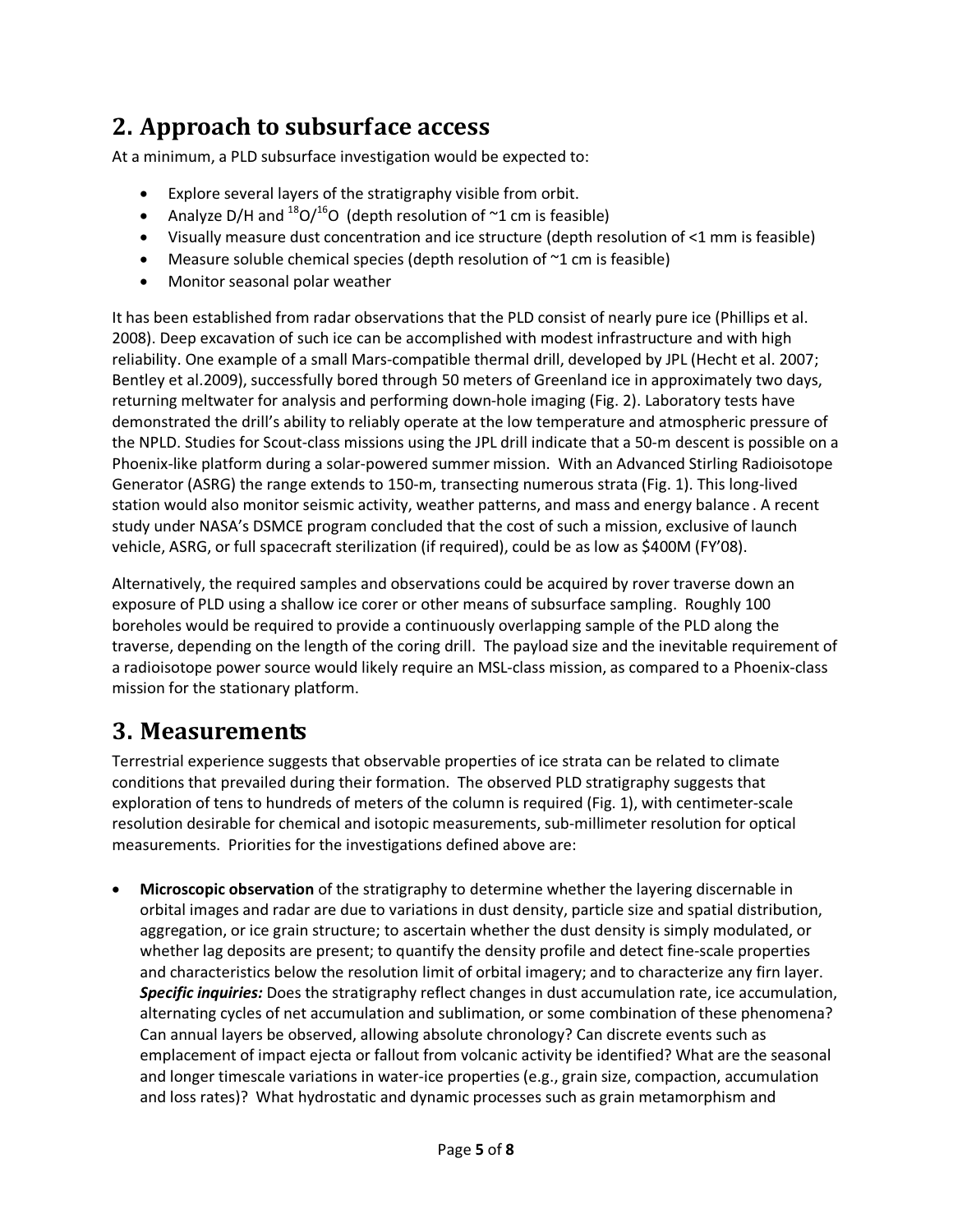deformation are expressed in the variation of grain structure with depth? To what extent are atmospheric gases incorporated into the bulk ice as bubbles? Technology: The technology to perform such measurements is comparable to that of the MER Microscopic Imager or the Phoenix Robotic Arm Camera, with the addition of laser illumination for nephelometry.

- **Isotopic analysis** of the ice or meltwater provides primary indicators of past climate conditions. Without the moderating influence of oceans, atmospheric D/H is known from Earth-based observations to vary over a much larger range on Mars than on Earth (Mumma et al. 2003). This phenomenon has been attributed to sampling from different reservoirs (PLD, ground ice, etc.), and the time sequence will therefore reflect global climate conditions (Fisher 2007). Variation of the  $18$ O/<sup>16</sup>O ratio is also expected. **Specific inquiries:** What is the connection between orbital/axial variations and layering of various scales within the PLDs? Can the internal layers be dated (relatively and absolutely), and what portion of Mars' history do these layers represent? What can the physical, chemical, and isotopic properties of the strata tell us about the depositional environment of each layer? What does the Mars climate record tell us about climate change on Earth with respect to such factors as the solar cycle, Milankovic cycles, and feedback mechanisms? Technology: Instrumentation to measure the isotopic ratios in  $H_2O$  and  $CO<sub>2</sub>$  to within a few parts per thousand derives from the diode laser spectrometer that flew on Mars Polar Lander and the TLS instrument on MSL (an implementation specific to melt-water has been developed under the PIDDP program).
- Chemical analysis: A history of major soluble or partially soluble components of particulates and salts embedded in the ice over time might include sulfates, halides, perchlorates, carbonates, associated cations, and overall dielectric properties. **Specific inquiries:** How is the stratigraphy of the PLD related to episodic events such as impacts, volcanic eruptions, global dust storms, and melting (evidenced by evaporitic deposits)? What record of volatiles such as methane, or photochemical products such as perchlorate, is recorded in the PLD? Is there evidence of past or present melting, and how does this relate to age? Technology: Inorganic aqueous analysis can be performed with mature electrochemical techniques such as those used in Phoenix, or with spectroscopic techniques such as Raman. Capture and analysis of dissolved gases is yet to be demonstrated.
- Surface meteorology: A present-day meteorological record should include diurnal, seasonal and

interannual variations in the atmospheric temperature profile; pressure; wind speed and humidity profiles; dust and ice (both  $H_2O$  and  $CO_2$ ) accumulation rates; atmospheric opacity; and observation of aeolian activity of dust and ice. Specific inquiries: What constraints does surface meteorology provide on radiative energy balance, present-day mass balance (accumulation and ablation) of the ice and dust, and the supply of atmospheric water vapor and dust to the polar regions? Can observations of aeolian activity be related to observed resurfacing rates (Herkenhoff and Plaut 2000)? To present-day accumulation and sublimation rates? Technology: The Phoenix mission effectively implemented these technologies at modest cost. Measurements of meteorology spanning one or more martian years will require a radioisotope power source.

Planetary Protection: The combination of a radioisotope heat source and surface ice risks a planetary protection violation in the event of a crash. Similar constraints apply to RPS-powered orbiters to icy moons such as Europa. It has been suggested that the only certain strategy to avoid this eventuality is full spacecraft sterilization, including elimination of embedded spores. Less costly measures may involve selective subsystem sterilization, partially aseptic assembly, or biocides. The Decadal Survey might consider recommending a rigorous assessment of the nature and the cost of technology needed to address this important constraint on studies of solar system ices.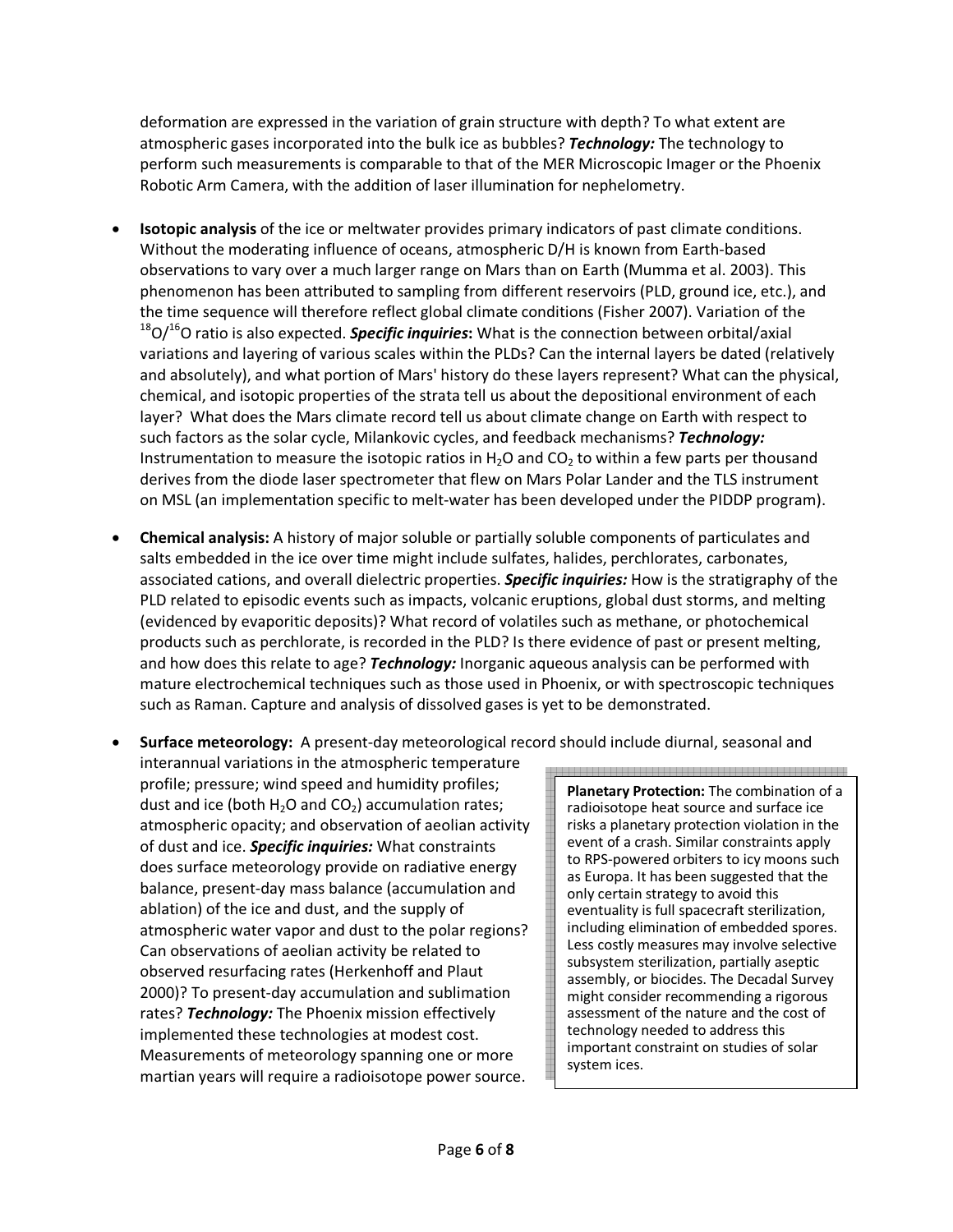

Figure 2: A 7 cm diameter thermal drill descends into the Greenland ice cap returning meltwater for analysis through an aerogelinsulated tether. In the final frame, the drill is 47 m below the surface (images from JPL).

## 4. Opportunistic Science enabled by a PLD mission

We also identify two investigations that, while not directly relevant to polar processes, are of great importance to the study of Mars and are conveniently implemented on a polar platform.

### Investigation: Extract a chronological record of biomarkers from the PLD.

Aqueous detection methods such as capillary electrophoresis may allow recovery of trace levels of amines, polycyclics, and nucleobases, which are indicative of prebiotic processes (a "follow the nitrogen" strategy as suggested by Capone et al. 2006). Also of interest are oxidants, presumably of photochemical origin, and dissolved methane.

### Investigation: Monitor planet-wide seismic activity and measure the geothermal constant from a polar subsurface platform.

By embedding seismometers and strain gauges in polar ice, the ice sheets become vast and sensitive detectors of seismic activity. While even a single seismic station can reveal much about the radial structure of Mars, in coordination with low latitude seismometers a polar station will allow 3-D reconstruction of the geophysical structure of the planet. In a borehole, the thermally uniform nature of polar ice should allow accurate and sensitive measurements of the geothermal flux.

## REFERENCES:

Bentley, C. R. et al., in Y. Bar-Cohen and K. Zacny (Eds.), Drilling in Extreme Environments -Penetration and Sampling on Earth and Other Planets, Wiley – VCH, Hoboken, NJ, p 221 (2009) Byrne, S., Annual Review of Earth and Planetary Sciences 37, p. 535 (2009) Capone, D. G. et al., Science 312, p. 708 (2006) Clifford, S. et al., Icarus 144, 210-242 (2000). Clifford et al., Icarus 174, 291-293, (2005).